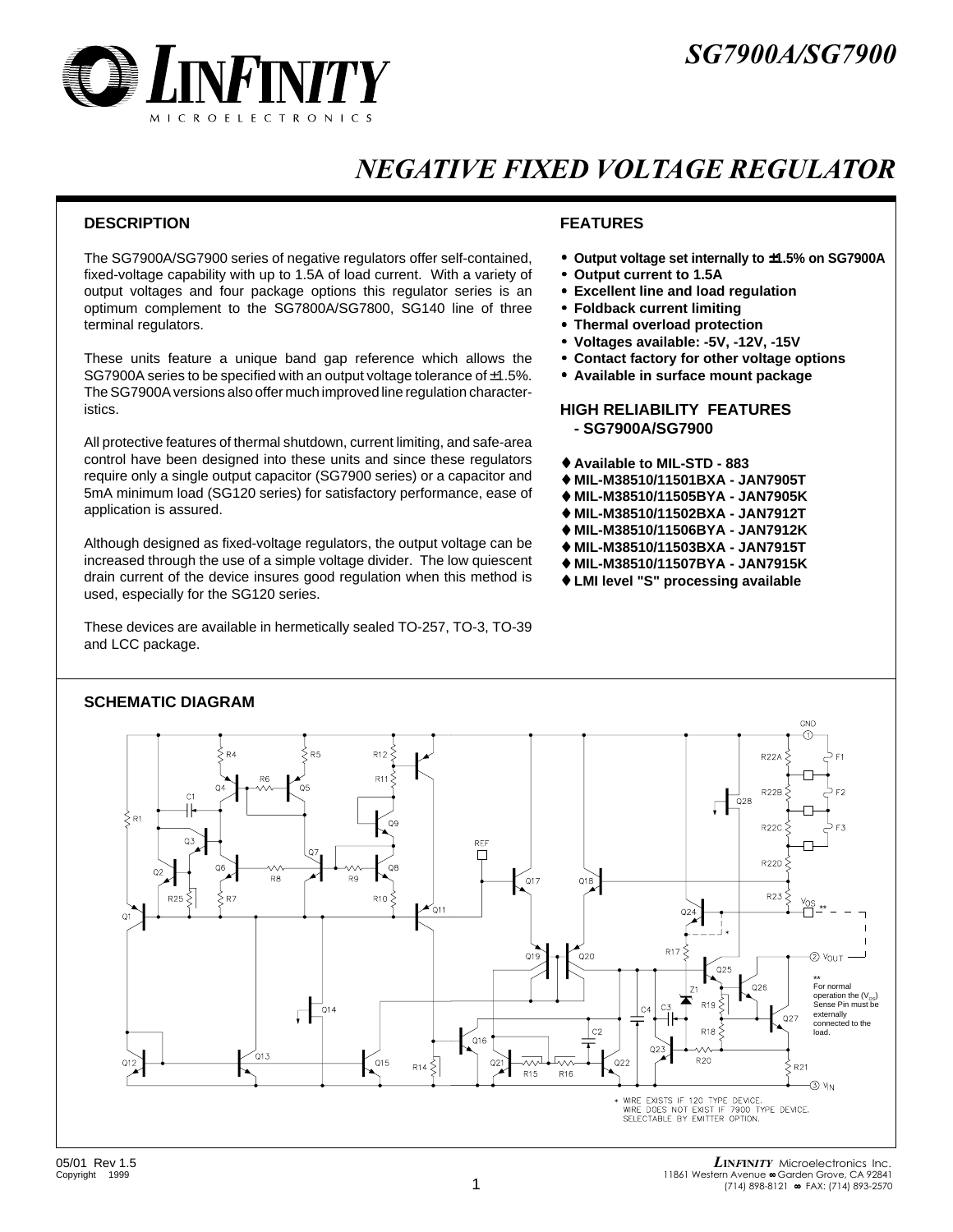## **SG7900A/SG7900 SERIES**

# **NEGATIVE REGULATOR**

| <b>ABSOLUTE MAXIMUM RATINGS (Note 1)</b>                                                                                                                                                                                                                                                                                                                                                     |                                                                                         |                                                                                                  |                                                                                                                                                                                                                                                                                                                                                                                                                               |                                                                                                      |
|----------------------------------------------------------------------------------------------------------------------------------------------------------------------------------------------------------------------------------------------------------------------------------------------------------------------------------------------------------------------------------------------|-----------------------------------------------------------------------------------------|--------------------------------------------------------------------------------------------------|-------------------------------------------------------------------------------------------------------------------------------------------------------------------------------------------------------------------------------------------------------------------------------------------------------------------------------------------------------------------------------------------------------------------------------|------------------------------------------------------------------------------------------------------|
|                                                                                                                                                                                                                                                                                                                                                                                              | <b>Device</b><br><b>Output Voltage</b><br>-5V<br>$-12V$<br>$-15V$                       | <b>Input Voltage</b><br>$-35V$<br>$-35V$<br>$-40V$                                               | <b>Input Voltage Differential</b><br>(Output shorted to ground)<br>35V<br>35V<br>35V                                                                                                                                                                                                                                                                                                                                          |                                                                                                      |
| <b>Operating Junction Temperature</b><br>Hermetic (K, T, IG & L - Packages)<br>Note 1. Values beyond which damage may occur.                                                                                                                                                                                                                                                                 |                                                                                         | $150^{\circ}$ C                                                                                  | Lead Temperature (Soldering, 10 Seconds)  300°C                                                                                                                                                                                                                                                                                                                                                                               |                                                                                                      |
| <b>THERMAL DATA</b>                                                                                                                                                                                                                                                                                                                                                                          |                                                                                         |                                                                                                  |                                                                                                                                                                                                                                                                                                                                                                                                                               |                                                                                                      |
| K Package:<br>Thermal Resistance-Junction to Case, $\theta_{\text{JC}}$ 3.0°C/W<br>Thermal Resistance-Junction to Ambient, $\theta_{1A}$ 35°C/W<br>T Package:<br>Thermal Resistance-Junction to Ambient, $\theta_{IA}$ 120°C/W<br>IG Package:<br>Thermal Resistance-Junction to Ambient, $\theta_{1A}$ 42°C/W<br>L Package:<br>Thermal Resistance-Junction to Ambient, $\theta_{14}$ 120°C/W |                                                                                         |                                                                                                  | Note A. Junction Temperature Calculation: $T_{J} = T_{A} + (P_{D} \times \theta_{JA})$ .<br>Note B. The above numbers for $\theta_{\text{JC}}$ are maximums for the limiting thermal<br>resistance of the package in a standard mounting configuration.<br>The $\theta_{\mu}$ numbers are meant to be guidelines for the thermal<br>performance of the device/pc-board system. All of the above<br>assume no ambient airflow. |                                                                                                      |
| <b>RECOMMENDED OPERATING CONDITIONS (Note 2)</b><br><b>Operating Junction Temperature Range:</b><br>Note 2. Range over which the device is functional.<br><b>CHARACTERISTIC CURVES</b>                                                                                                                                                                                                       |                                                                                         |                                                                                                  |                                                                                                                                                                                                                                                                                                                                                                                                                               |                                                                                                      |
|                                                                                                                                                                                                                                                                                                                                                                                              |                                                                                         |                                                                                                  |                                                                                                                                                                                                                                                                                                                                                                                                                               |                                                                                                      |
| 25<br>K (TO-3) PACKAGE<br>20<br>POWER DISSIPATION - (W)<br>3.5 C/W HEAT SINK<br>15<br>$\mathcal{I}_O$<br>10<br>5<br>NO HEAT SINK<br>$\mathbf 0$<br>25<br>50<br>-75<br>100 125 150 175<br>0<br>AMBIENT TEMPERATURE - (°C)                                                                                                                                                                     | 1.4<br>1.3<br>QUIESCENT CURRENT $-$ (mA)<br>1.2<br>1.1<br>1.0<br>0.9<br>0.8<br>0.7<br>0 | $V_{\text{IN}} = -10V$<br>SG7905<br>200 400 600 800 1000 1200 1400 1600<br>OUTPUT CURRENT - (mA) | 5.01<br>$-55^{\circ}$ C<br>$25^{\circ}$ C<br>5.00<br>$\mathord{\geq}$<br>Vout<br>$125^{\circ}$ C<br>4.99<br>4.98                                                                                                                                                                                                                                                                                                              | $V_{1N} = -10V$ , NO LOAD<br>SG7905<br>$-60-40-20$ 0 20 40 60 80 100 120 140<br>TEMPERATURE $-$ (°C) |
| FIGURE 1.<br>MAXIMUM AVERAGE POWER DISSIPATION                                                                                                                                                                                                                                                                                                                                               | FIGURE 2.                                                                               | QUIESCENT CURRENT VS. LOAD                                                                       | FIGURE 3.<br>TEMPERATURE COEFFICIENT                                                                                                                                                                                                                                                                                                                                                                                          |                                                                                                      |
|                                                                                                                                                                                                                                                                                                                                                                                              |                                                                                         |                                                                                                  |                                                                                                                                                                                                                                                                                                                                                                                                                               |                                                                                                      |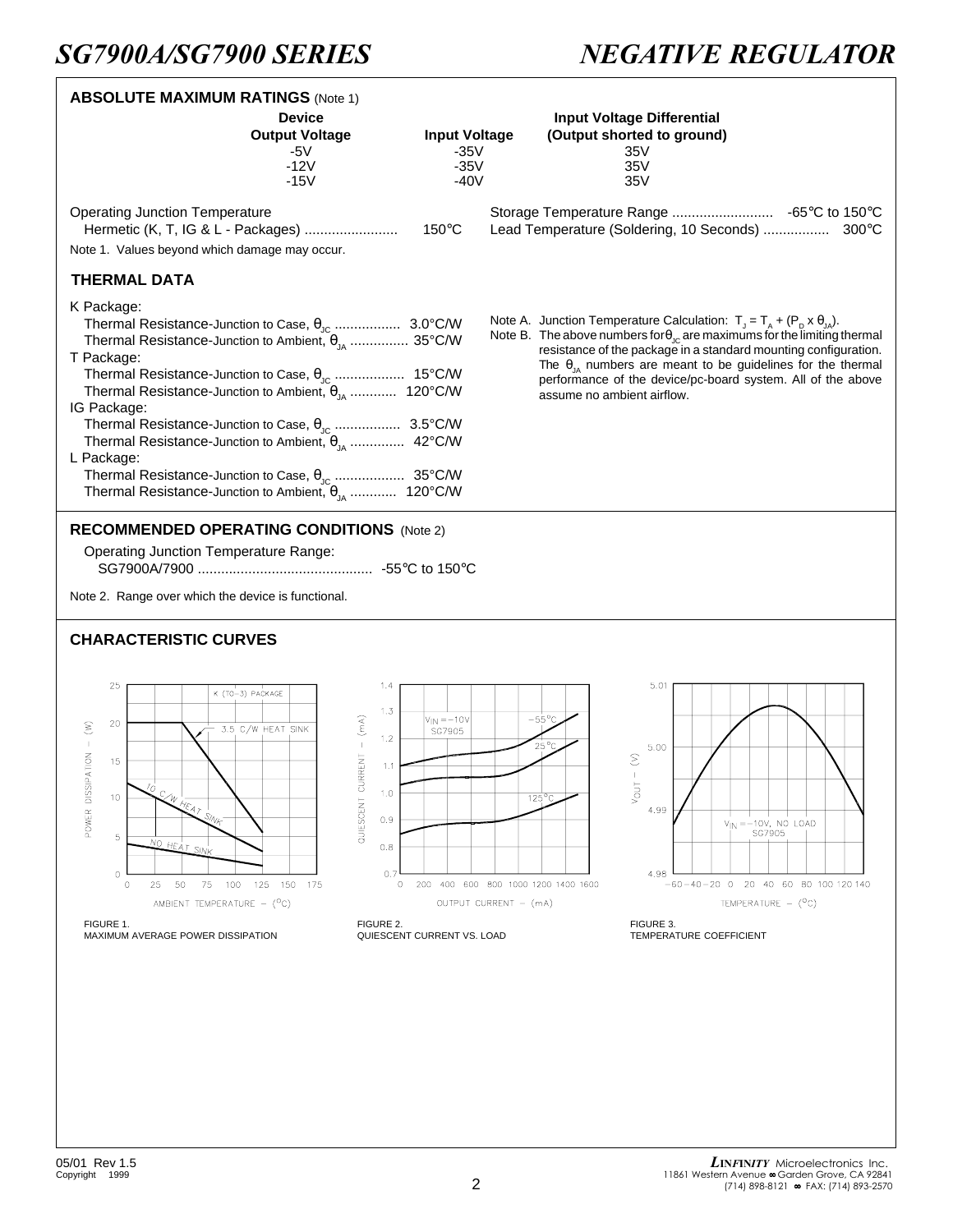

3. If large output capacities are used, the regulators must be protected from momentary input shorts. A high current diode

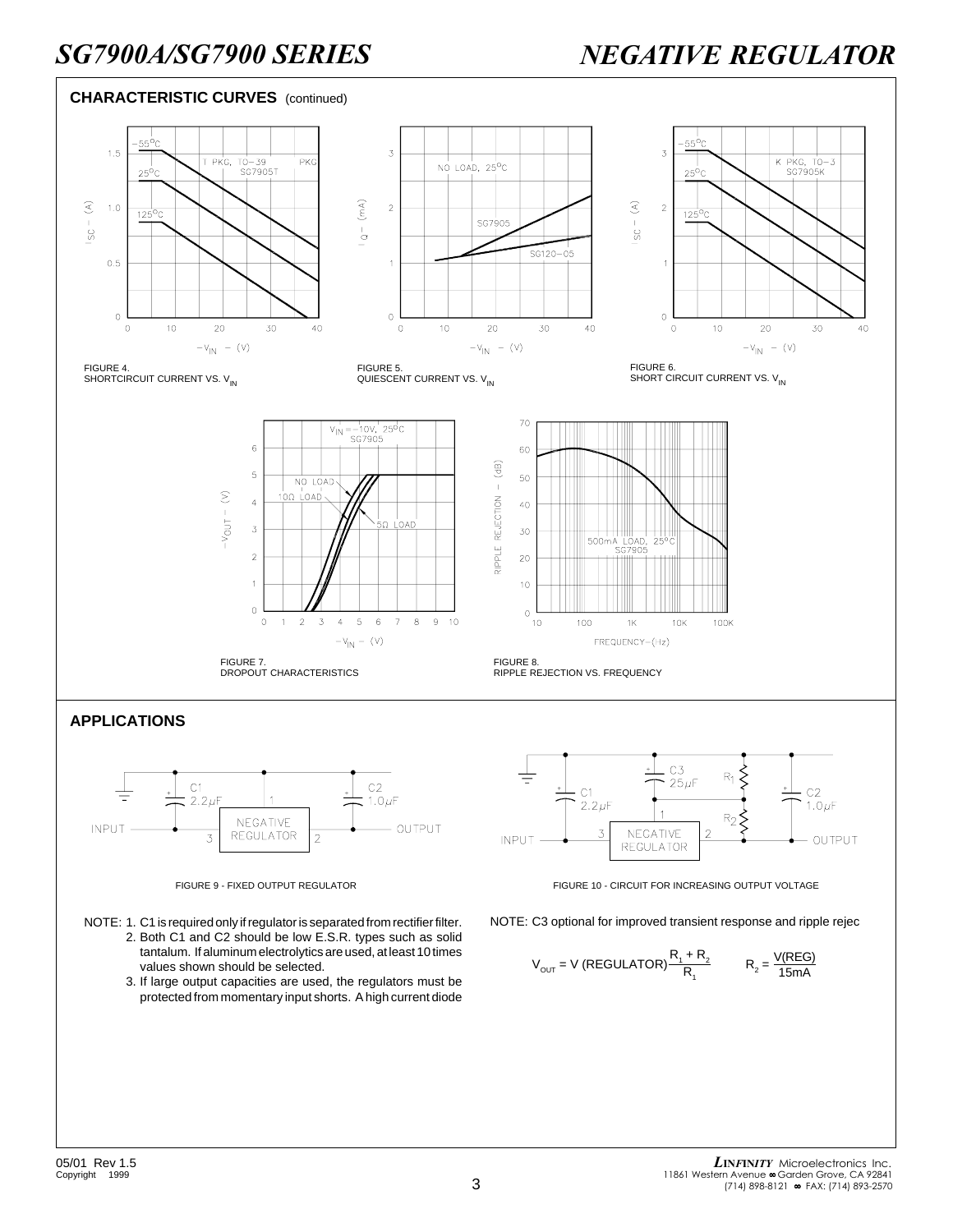### **ELECTRICAL SPECIFICATIONS** (Note 1)

(Unless otherwise specified, these specifications apply over the operating ambient temperatures for SG7905A/SG7905 with -55°C  $\leq T_a \leq 150^{\circ}$ C,  $V_m$  = -10V,  $I_0$  = 500mA for the K and IG -Power Packages-,  $I_0$  = 100mA for the T and L packages,  $C_m$  = 2µF, and  $C_{\text{OUT}}$  = 1.0µF. Low duty cycle pulse testing techniques are used which maintains junction and case temperatures equal to the ambient temperature.)

#### **SG7905A/SG7905**

| <b>Parameter</b>             | <b>Test Conditions</b>                                                      | <b>SG7905A</b> |         |         | <b>SG7905</b>           |         |         | <b>Units</b> |
|------------------------------|-----------------------------------------------------------------------------|----------------|---------|---------|-------------------------|---------|---------|--------------|
|                              |                                                                             |                | Typ.    | Max.    | Min.                    | Typ.    | Max.    |              |
| Output Voltage               | $T_{1} = 25^{\circ}C$                                                       | $-4.92$        | $-5.00$ | $-5.08$ | $-4.8$                  | $-5.0$  | $-5.2$  | $\vee$       |
| Line Regulation (Note 1)     | $V_{\text{in}}$ = -7.5V to -25V, T <sub>1</sub> = 25°C                      |                | 5       | 25      |                         | 3       | 50      | mV           |
|                              | $V_{\text{in}}$ = -8V to -12V, T <sub>1</sub> = 25°C                        |                | 3       | 12      |                         | 1       | 25      | mV           |
| Load Regulation (Note 1)     | Power Pkgs: $I_0 = 5 \text{mA}$ to 1.5A, T <sub>1</sub> = 25 <sup>°</sup> C |                | 15      | 75      |                         | 15      | 100     | mV           |
|                              | $I_0 = 250$ mA to 750 mA, T <sub>u</sub> = 25 <sup>o</sup> C                |                | 15      | 25      |                         | 15      | 25      | mV           |
|                              | T - Pkg: $I_0 = 5$ mA to 500mA, T <sub>1</sub> = 25°C                       |                | 5       | 30      |                         | 5       | 100     | mV           |
| <b>Total Output Voltage</b>  | $V_{\text{in}} = -8V$ to -20V                                               |                |         |         |                         |         |         |              |
| Tolerance                    | Power Pkgs: $I_0 = 5$ mA to 1.0A, P $\leq$ 20W                              | -4.85          | $-5.00$ |         | $-5.15$ $-4.70$         | $-5.00$ | $-5.30$ | $\vee$       |
|                              | T - Pkg: $I_0 = 5$ mA to 500mA, P $\leq$ 2W                                 | $-4.85$        | $-5.00$ |         | $-5.15$ $-4.70$ $\vert$ | $-5.00$ | $-5.30$ | $\vee$       |
| <b>Quiescent Current</b>     | Over Temperature Range                                                      |                |         | 2.5     |                         |         | 2.5     | mA           |
|                              | $T = 25^{\circ}C$                                                           |                |         | 2.0     |                         |         | 2.0     | mA           |
| Quiescent Current Change     | with Line: $V_{in} = -8V$ to -25V                                           |                |         | 1.3     |                         |         | 1.3     | mA           |
|                              | with Load: $I_0 = 5 \text{mA}$ to 1.0A (Power Packages)                     |                |         | 0.5     |                         |         | 0.5     | mA           |
|                              | $I_0$ = 5mA to 500mA (T)                                                    |                |         | 0.5     |                         |         | 0.5     | mA           |
| Dropout Voltage              | $\Delta V_0 = 100$ mV, T <sub>J</sub> = 25°C                                |                |         |         |                         |         |         |              |
|                              | Power Pkgs: $I_0 = 1.0A$ , T - Pkg: $I_0 = 500mA$                           |                | 1.1     | 2.3     |                         | 1.1     | 2.3     | V            |
| Peak Output Current          | Power Pkgs: $T_{\text{J}} = 25^{\circ}C$                                    | 1.5            |         | 3.3     | 1.5                     |         | 3.3     | A            |
|                              | T - Pkg: $T_1 = 25^{\circ}$ C                                               | 0.5            |         | 1.4     | 0.5                     |         | 1.4     | A            |
| <b>Short Circuit Current</b> | Power Pkgs: $V_{\text{in}}$ = -35V, T <sub>J</sub> = 25°C                   |                |         | 1.2     |                         |         | 1.2     | A            |
|                              | T - Pkg: $V_{\text{in}}$ = -35V, T <sub>1</sub> = 25°C                      |                |         | 0.6     |                         |         | 0.6     | A            |
| <b>Ripple Rejection</b>      | $\Delta V_{\text{IN}}$ = 10V, f = 120Hz, T <sub>J</sub> = 25°C              | 54             |         |         | 54                      |         |         | dB           |
| Output Noise Voltage (rms)   | $f = 10$ Hz to 100KHz (Note 2)                                              |                | 25      | 80      |                         | 25      | 80      | μV/V         |
| Long Term Stability          | 1000hrs. at $T_1 = 125^{\circ}C$                                            |                | 20      |         |                         | 20      |         | mV           |
| <b>Thermal Shutdown</b>      | $I_0 = 5mA$                                                                 |                | 175     |         |                         | 175     |         | °C           |

Note 1. All regulation tests are made at constant junction temperature with low duty cycle testing. 2. This test is guaranteed but is not tested in production.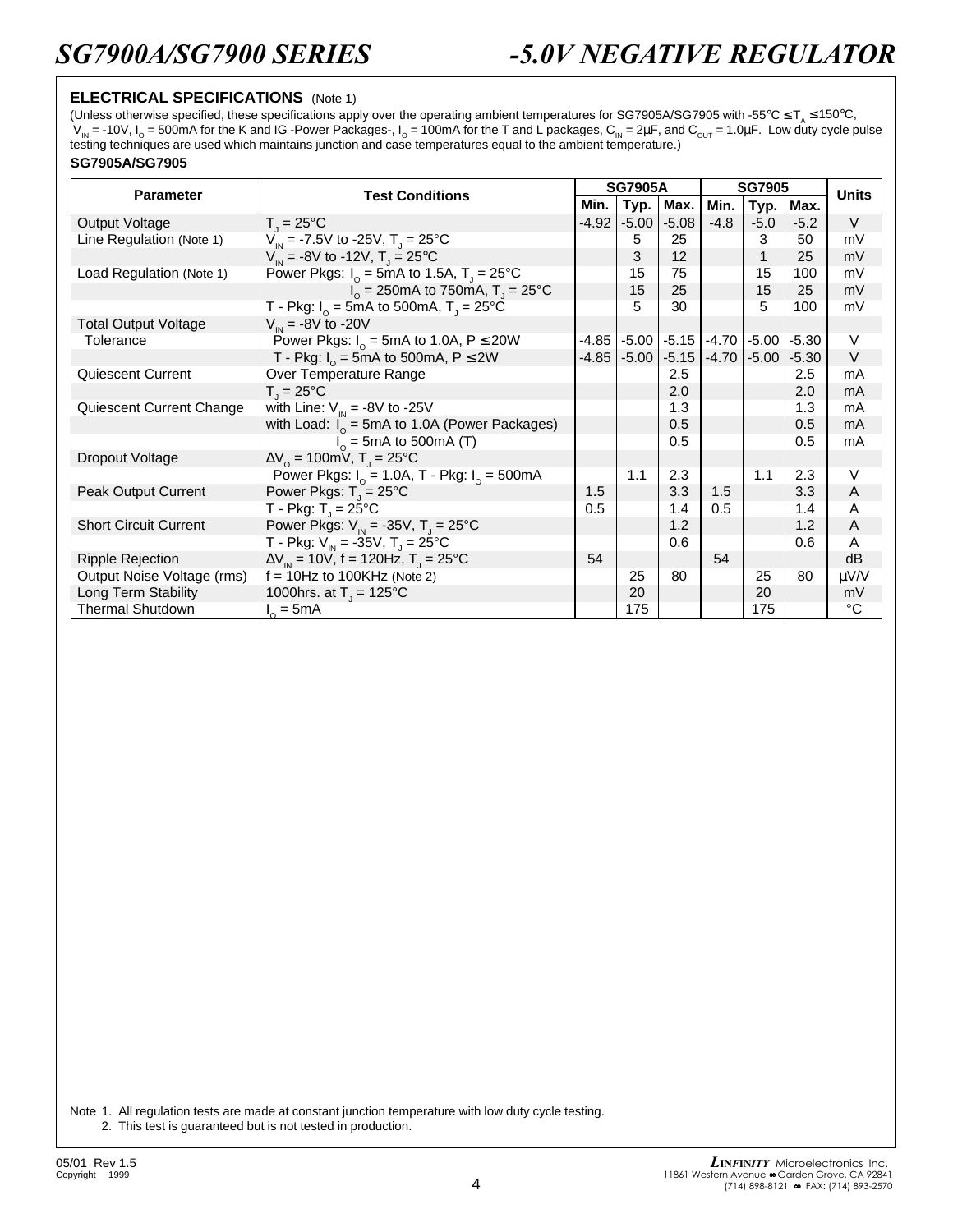### **ELECTRICAL SPECIFICATIONS** (Note 1)

(Unless otherwise specified, these specifications apply over the operating ambient temperatures for SG7912A/SG7912 with -55°C  $\leq T_a \leq 150$ °C, V<sub>IN</sub> = -19V, I<sub>O</sub> = 500mA for the K and IG -Power Packages-, I<sub>O</sub> = 100mA for the T and L packages, C<sub>IN</sub> = 2μF, and C<sub>OUT</sub> = 1.0μF. Low duty cycle pulse<br>testing techniques are used which maintains junction and case tem

#### **SG7912A/SG7912**

| <b>Parameter</b>             | <b>Test Conditions</b>                                               | <b>SG7912A</b> |         |                                 | <b>SG7912</b>   |             |         | <b>Units</b> |
|------------------------------|----------------------------------------------------------------------|----------------|---------|---------------------------------|-----------------|-------------|---------|--------------|
|                              |                                                                      |                | Typ.    | Max.                            | Min.            | <b>Тур.</b> | Max.    |              |
| Output Voltage               | $T_{1} = 25^{\circ}C$                                                | $-11.8$        | $-12.0$ | $-12.2$                         | $-11.5$         | $-12.0$     | $-12.5$ | $\vee$       |
| Line Regulation (Note 1)     | $V_{in}$ = -14.5V to -30V, T <sub>J</sub> = 25°C                     |                | 4       | 60                              |                 | 10          | 120     | mV           |
|                              | $V_{in}$ = -16V to -22V, T <sub>1</sub> = 25 <sup>o</sup> C          |                | 3       | 30                              |                 | 3           | 60      | mV           |
| Load Regulation (Note 1)     | Power Pkgs: $I_0 = 5$ mA to 1.5A, T <sub>1</sub> = 25 <sup>°</sup> C |                | 20      | 90                              |                 | 12          | 120     | mV           |
|                              | $I_0 = 250 \text{mA}$ to 750 mA, $T_1 = 25^{\circ} \text{C}$         |                | 10      | 40                              |                 | 4           | 60      | mV           |
|                              | T - Pkg: $I_0 = 5 \text{mA}$ to 500mA, T <sub>J</sub> = 25°C         |                | 10      | 40                              |                 | 10          | 240     | mV           |
| <b>Total Output Voltage</b>  | $V_{in}$ = -14.5V to -27V                                            |                |         |                                 |                 |             |         |              |
| Tolerance                    | Power Pkgs: $I_0 = 5$ mA to 1.0A, P $\leq$ 20W                       | $-11.7$        |         | $-12.0$ $-12.3$ $-11.4$ $-12.0$ |                 |             | $-12.6$ | V            |
|                              | T - Pkg: $I_0 = 5$ mA to 500mA, P $\leq$ 2W                          | $-11.7$        | $-12.0$ |                                 | $-12.3$ $-11.4$ | $-12.0$     | $-12.6$ | $\vee$       |
| Quiescent Current            | Over Temperature Range                                               |                |         | 4                               |                 |             | 4       | mA           |
|                              | $T_i = 25^{\circ}C$                                                  |                |         | 3                               |                 |             | 3       | mA           |
| Quiescent Current Change     | with Line: $V_{in} = -14.5V$ to -30V                                 |                |         | 1.0                             |                 |             | 1.0     | mA           |
|                              | with Load: $I_0 = 5 \text{mA}$ to 1.0A (Power Packages)              |                |         | 0.5                             |                 |             | 0.5     | mA           |
|                              | $I_0$ = 5mA to 500mA (T)                                             |                |         | 0.5                             |                 |             | 0.5     | mA           |
| Dropout Voltage              | $\Delta V_0 = 100 \text{mV}$ , T <sub>1</sub> = 25°C                 |                |         |                                 |                 |             |         |              |
|                              | Power Pkgs: $I_0 = 1.0A$ , T - Pkg: $I_0 = 500mA$                    |                | 1.1     | 2.3                             |                 | 1.1         | 2.3     | V            |
| Peak Output Current          | Power Pkgs: $T_{\rm j} = 25^{\circ}$ C                               | 1.5            |         | 3.3                             | 1.5             |             | 3.3     | A            |
|                              | T - Pkg: $T_1 = 25^{\circ}$ C                                        | 0.5            |         | 1.4                             | 0.5             |             | 1.4     | A            |
| <b>Short Circuit Current</b> | Power Pkgs: $V_{1N} = -35V$ , T <sub>1</sub> = 25°C                  |                |         | 1.2                             |                 |             | 0.2     | A            |
|                              | T - Pkg: $V_{\text{in}}$ = -35V, T <sub>1</sub> = 25°C               |                |         | 0.6                             |                 |             | 0.6     | A            |
| <b>Ripple Rejection</b>      | $\Delta V_{\text{IN}}$ = 10V, f = 120Hz, T <sub>J</sub> = 25°C       | 54             |         |                                 | 54              |             |         | dB           |
| Output Noise Voltage (rms)   | $f = 10$ Hz to 100KHz (Note 2)                                       |                | 25      | 80                              |                 | 25          | 80      | μV/V         |
| Long Term Stability          | 1000hrs. at $T_1 = 125^{\circ}C$                                     |                | 60      |                                 |                 | 60          |         | mV           |
| <b>Thermal Shutdown</b>      | $I_0 = 5mA$                                                          |                | 175     |                                 |                 | 175         |         | °C           |

Note 1. All regulation tests are made at constant junction temperature with low duty cycle testing. 2. This test is guaranteed but is not tested in production.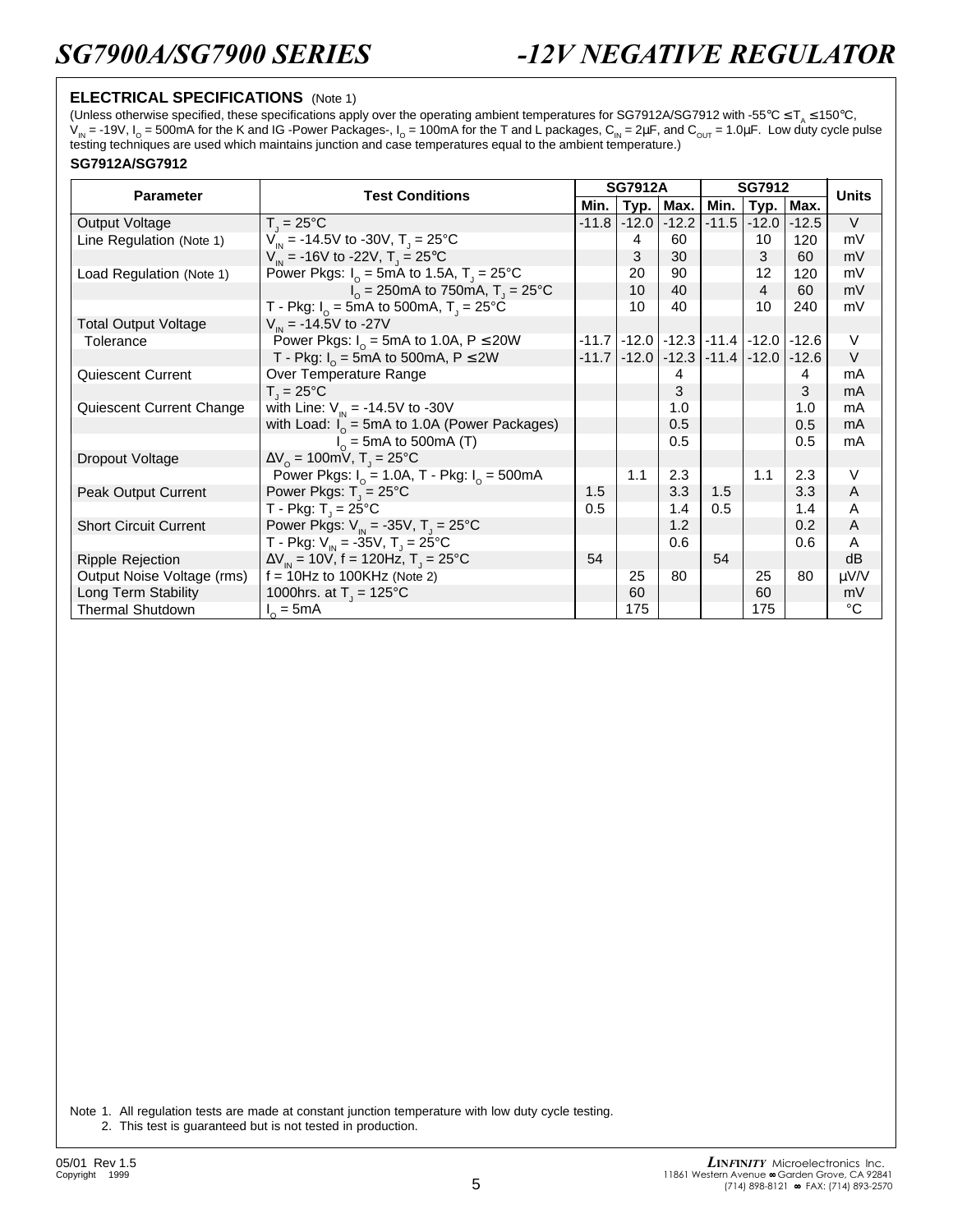### **ELECTRICAL SPECIFICATIONS** (Note 1)

(Unless otherwise specified, these specifications apply over the operating ambient temperatures for SG7915A/SG7915 with -55°C  $\leq T_a \leq 150$ °C, V<sub>IN</sub> = -23V, I<sub>O</sub> = 500mA for the K and IG -Power Packages-, I<sub>O</sub> = 100mA for the T and L packages, C<sub>IN</sub> = 2μF, and C<sub>OUT</sub> = 1.0μF. Low duty cycle pulse<br>testing techniques are used which maintains junction and case tem

#### **SG7915A/SG7915**

| <b>Parameter</b>             | <b>Test Conditions</b>                                               | <b>SG7915A</b> |         |         | <b>SG7915</b> |                |                                                    | <b>Units</b> |
|------------------------------|----------------------------------------------------------------------|----------------|---------|---------|---------------|----------------|----------------------------------------------------|--------------|
|                              |                                                                      |                | Typ.    | Max.    | Min.          | <b>Тур.</b>    | Max.                                               |              |
| Output Voltage               | $T_{1} = 25^{\circ}C$                                                | $-14.8$        | $-15.0$ | $-15.2$ | $-14.4$       | $-15.0$        | $-15.6$                                            | $\vee$       |
| Line Regulation (Note 1)     | $V_{in}$ = -17.5V to -30V, T <sub>J</sub> = 25°C                     |                | 5       | 75      |               | 11             | 150                                                | mV           |
|                              | $V_{\text{in}}$ = -20V to -25V, T <sub>1</sub> = 25°C                |                | 3       | 40      |               | 3              | 75                                                 | mV           |
| Load Regulation (Note 1)     | Power Pkgs: $I_0 = 5$ mA to 1.5A, T <sub>1</sub> = 25 <sup>°</sup> C |                | 30      | 100     |               | 12             | 150                                                | mV           |
|                              | $I_0 = 250 \text{mA}$ to 750 mA, $T_1 = 25^{\circ} \text{C}$         |                | 4       | 50      |               | $\overline{4}$ | 75                                                 | mV           |
|                              | T - Pkg: $I_0 = 5 \text{mA}$ to 500mA, T <sub>J</sub> = 25°C         |                | 10      | 50      |               | 10             | 240                                                | mV           |
| <b>Total Output Voltage</b>  | $V_{in}$ = -18.5V to -30V                                            |                |         |         |               |                |                                                    |              |
| Tolerance                    | Power Pkgs: $I_0 = 5$ mA to 1.0A, P $\leq$ 20W                       |                |         |         |               |                | $-14.6$ $-15.0$ $-15.4$ $-14.25$ $-15.00$ $-15.75$ | V            |
|                              | T - Pkg: $I_0 = 5$ mA to 500mA, P $\leq$ 2W                          | $-14.6$        |         |         |               |                | $-15.0$   $-15.4$ $-14.25$ - 15.00 - 15.75         | $\vee$       |
| Quiescent Current            | Over Temperature Range                                               |                |         | 4       |               |                | 4                                                  | mA           |
|                              | $T_i = 25^{\circ}C$                                                  |                |         | 3       |               |                | 3                                                  | mA           |
| Quiescent Current Change     | with Line: $V_{in} = -18.5V$ to -30V                                 |                |         | 1.0     |               |                | 1.0                                                | mA           |
|                              | with Load: $I_0 = 5 \text{mA}$ to 1.0A (Power Packages)              |                |         | 0.5     |               |                | 0.5                                                | mA           |
|                              | $I_0$ = 5mA to 500mA (T)                                             |                |         | 0.5     |               |                | 0.5                                                | mA           |
| Dropout Voltage              | $\Delta V_0 = 100 \text{mV}$ , T <sub>1</sub> = 25°C                 |                |         |         |               |                |                                                    |              |
|                              | Power Pkgs: $I_0 = 1.0A$ , T - Pkg: $I_0 = 500mA$                    |                | 1.1     | 2.3     |               | 1.1            | 2.3                                                | V            |
| Peak Output Current          | Power Pkgs: $T_{\rm j} = 25^{\circ}$ C                               | 1.5            |         | 3.3     | 1.5           |                | 3.3                                                | A            |
|                              | T - Pkg: $T_1 = 25^{\circ}$ C                                        | 0.5            |         | 1.4     | 0.5           |                | 1.4                                                | A            |
| <b>Short Circuit Current</b> | Power Pkgs: $V_{1N} = -35V$ , T <sub>1</sub> = 25°C                  |                |         | 1.2     |               |                | 1.2                                                | A            |
|                              | T - Pkg: $V_{\text{in}}$ = -35V, T <sub>1</sub> = 25°C               |                |         | 0.6     |               |                | 0.6                                                | A            |
| <b>Ripple Rejection</b>      | $\Delta V_{\text{IN}}$ = 10V, f = 120Hz, T <sub>J</sub> = 25°C       | 54             |         |         | 54            |                |                                                    | dB           |
| Output Noise Voltage (rms)   | $f = 10$ Hz to 100KHz (Note 2)                                       |                | 25      | 80      |               | 25             | 80                                                 | μV/V         |
| Long Term Stability          | 1000hrs. at $T_1 = 125^{\circ}C$                                     |                | 60      |         |               | 60             |                                                    | mV           |
| <b>Thermal Shutdown</b>      | $I_0 = 5mA$                                                          |                | 175     |         |               | 175            |                                                    | °C           |

Note 1. All regulation tests are made at constant junction temperature with low duty cycle testing. 2. This test is guaranteed but is not tested in production.